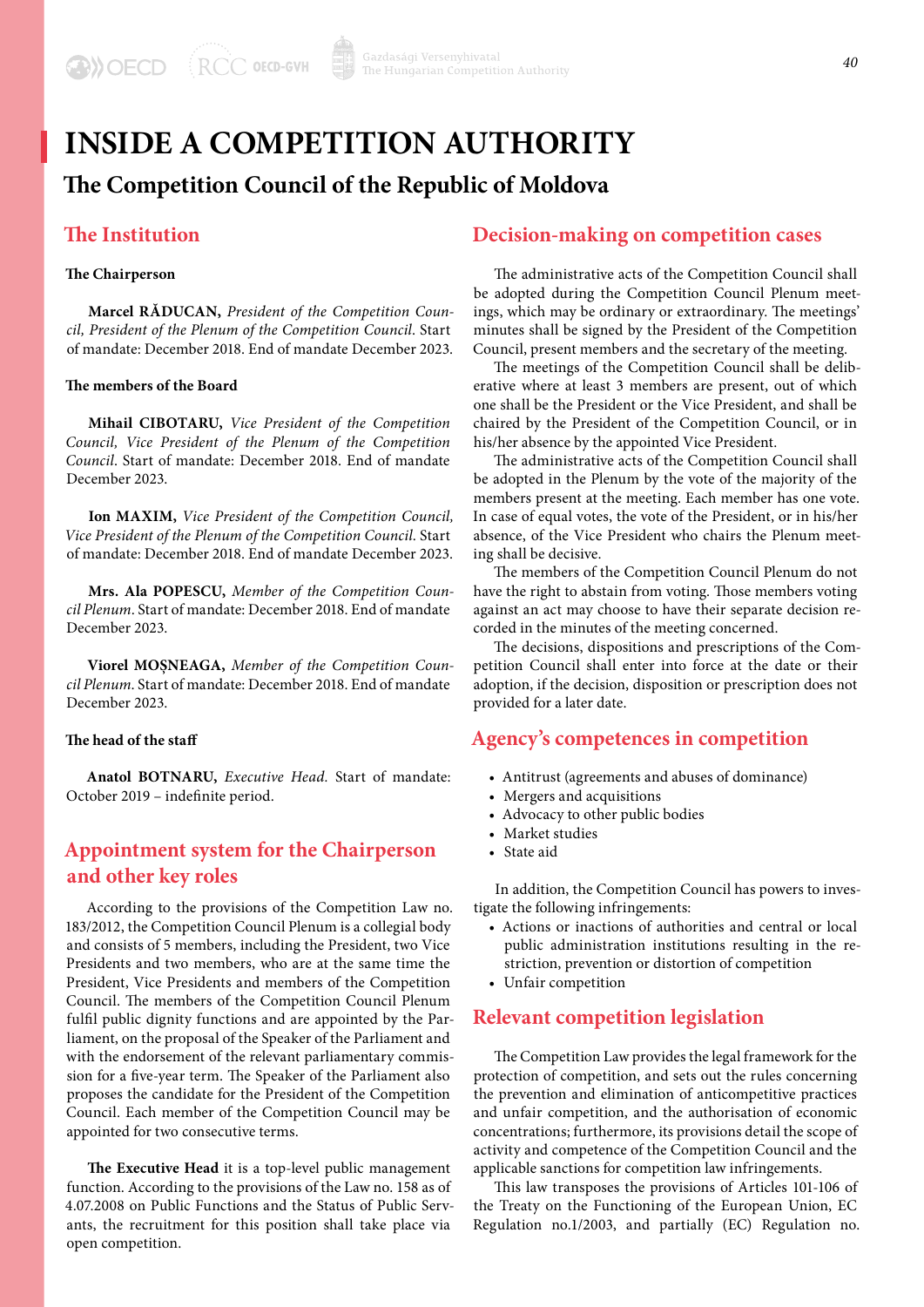$RCC$  OECD-GVH

139/2004 on the control of concentrations between undertakings.

The State Aid Law no.139/2012 establishes the legal framework for the authorisation, monitoring and reporting of the state aid granted to beneficiaries from all sectors of the national economy, except for the agriculture sector, to prevent competitive distortion.

### **Other competences**

**DOECD** 

According to the Advertising Law no. 1227/1997, the Competition Council is endowed with the following powers:

- ensuring that advertising activities are conducted in a manner that complies with the legislative provisions relating to advertising;
- requiring advertisers to terminate any behaviour that infringes advertising law;
- providing recommendations and proposals to prosecution bodies and other law enforcement bodies, within the limits of its competence, about how to address identified problems related to advertising.

In addition, the Competition Council is entitled to bring actions in court, including in the interests of an undetermined circle of advertising consumers, in connection with the violation of the legislation on advertising committed by advertising agencies, as well as on the cancellation of transactions related to inappropriate advertising.

## **Number of staff of the authority**

As of February 2019, the Parliament of the Republic of Moldova approved the new organisational structure and the staff-limit of the Competition Council.

According to the new structure, the Competition Council has an administrative and executive body consisting of 11 specialised and seven operational subdivisions, and three territorial branches (operating in the North, South, Gagauzia regions). The limit number of the staff is 130.

| Staff structure by functional unit (% of total), 2019  |                                                                 |                                                                                     |  |
|--------------------------------------------------------|-----------------------------------------------------------------|-------------------------------------------------------------------------------------|--|
| <b>Functional units</b>                                | <b>Actual number of</b><br>positions filled as<br>of 31.12.2019 | <b>Number of positions</b><br>as provided for by<br>the organisational<br>structure |  |
| <b>Management</b><br><b>Competition Council Plenum</b> | 5                                                               | 5                                                                                   |  |
| <b>Fxecutive Head</b>                                  | 1                                                               | 1                                                                                   |  |
| Specialised divisions, of<br>which:                    | 57                                                              | 90                                                                                  |  |
| <b>Competition Divisions</b>                           | $\frac{26}{3}$                                                  | 45                                                                                  |  |
| <b>State Aid Divisions</b>                             | 17                                                              | 25                                                                                  |  |
| <b>Territorial Offices Division</b>                    | $\boldsymbol{q}$                                                | 12                                                                                  |  |
| <b>Legal Division</b>                                  | 5                                                               | 8                                                                                   |  |
| <b>Operational divisions</b>                           | 27                                                              | 34                                                                                  |  |

| amper or stan working on competition                                                                                                                                             |                                                                                  |                                                                                                     |  |
|----------------------------------------------------------------------------------------------------------------------------------------------------------------------------------|----------------------------------------------------------------------------------|-----------------------------------------------------------------------------------------------------|--|
| Competence                                                                                                                                                                       | <b>Number of case</b><br>handler/manager<br>positions filled as<br>of 31.12.2019 | <b>Number of case</b><br>handlers/managers<br>as provided for by<br>the organisational<br>structure |  |
| Antitrust                                                                                                                                                                        | 10                                                                               | 16                                                                                                  |  |
| Anti-cartel                                                                                                                                                                      | 5                                                                                | 8                                                                                                   |  |
| Abuse of dominant position                                                                                                                                                       | 5                                                                                | 8                                                                                                   |  |
| Mergers and acquisitions                                                                                                                                                         | 6                                                                                | 8                                                                                                   |  |
| <b>Market studies</b>                                                                                                                                                            | $\overline{\mathbf{3}}$                                                          | 9                                                                                                   |  |
| Advocacy to other public bodies*                                                                                                                                                 | 9                                                                                | 14                                                                                                  |  |
| State aid                                                                                                                                                                        | 17                                                                               | 25                                                                                                  |  |
| <b>Other</b>                                                                                                                                                                     | 16                                                                               | 24                                                                                                  |  |
| Actions or inactions of<br>authorities and central or<br>local public administration<br>institutions resulting in the<br>restriction, prevention or<br>distortion of competition | $\overline{4}$                                                                   | 6                                                                                                   |  |
| <b>Unfair competition</b>                                                                                                                                                        | $\overline{3}$                                                                   | 6                                                                                                   |  |
| <b>Territorial Offices Division</b>                                                                                                                                              | 9                                                                                | 12                                                                                                  |  |
| <b>TOTAL</b>                                                                                                                                                                     | 61                                                                               | 96                                                                                                  |  |

*\* In the implementation of Advocacy, all employees of the specialized competition and state aid divisions are involved together with the Legal Division and Policy, Protocol and External Relations Division.*

### **Accountability**

According to the provisions of the Competition Law no. 183/2012 the Competition Council is an autonomous public authority accountable to Parliament, which ensures the observance and enforcement of the legislation regarding competition, state aid and advertising within the limits of its competence.

On an annual basis, the Competition Council prepares a report on its activity. The report of the Competition Council is adopted by the Plenum of the Competition and is annually presented to the Parliament of the Republic of Moldova in plenary by 1 June, and is then published on the official website of the authority.

The activity report shall contain:

- the annual financial report and the audit report;
- the Competition Council's activities in the accomplishment of the objectives provided for by the present law and in the legislation on state aid and advertising;
- the most important priorities for the following year;
- other information deemed important by the Competition Council.

### **Number of staff working on competition**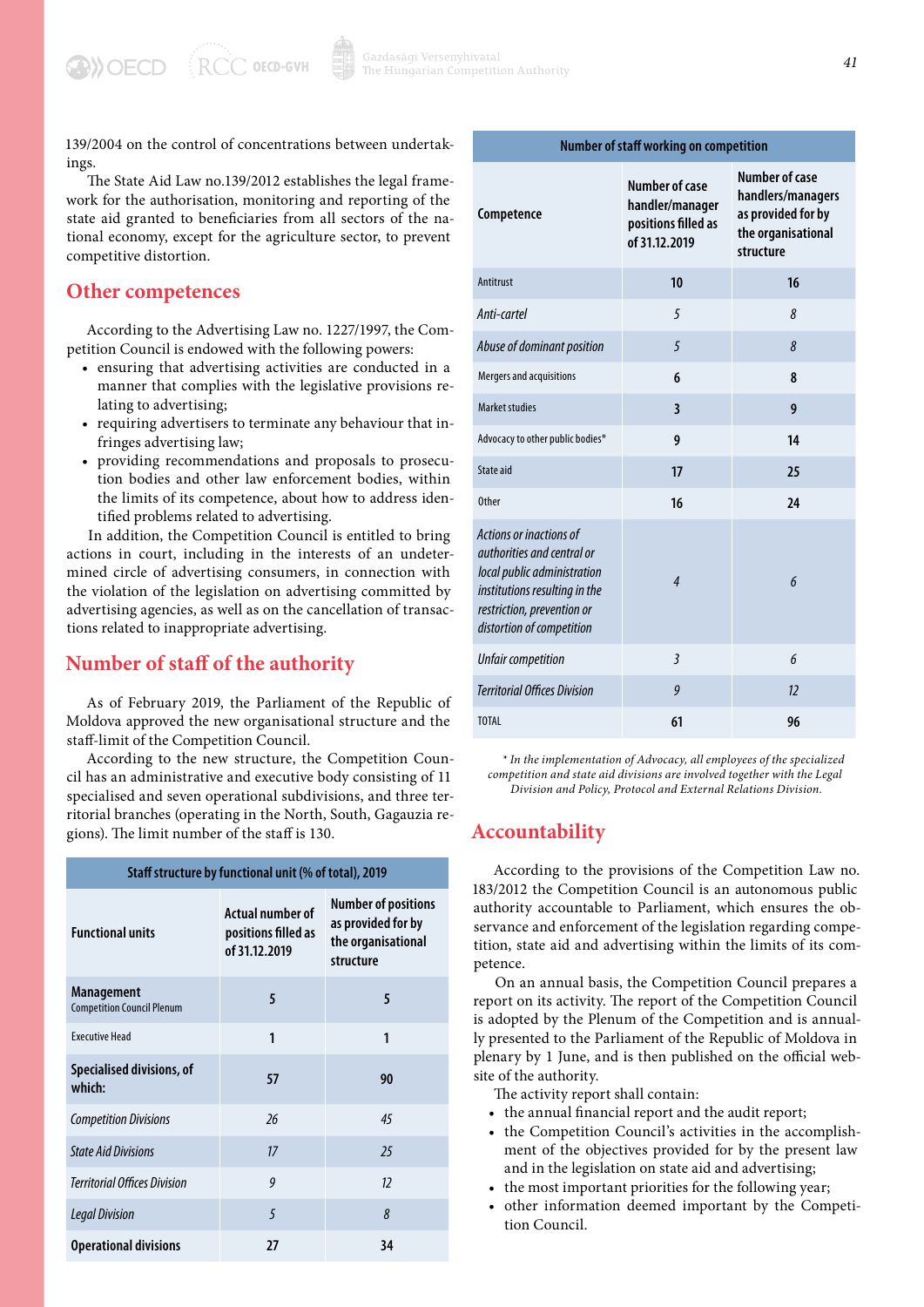In addition, according to the provisions of the State Aid Law no. 139/2012 the Competition Council shall prepare an annual report on the granted state aid, which shall be submitted annually to the Parliament in plenary and the Government by l June and then published in the Official Gazette of the Republic of Moldova.

## **1. ANTITRUST ENFORCEMENT OVER THE LAST 24 MONTHS**

#### **Cartels**

**A) OECD** 

| <b>Number of cases</b>                             |                          |                          |                |
|----------------------------------------------------|--------------------------|--------------------------|----------------|
|                                                    | 2018                     | 2019                     | <b>TOTAL</b>   |
| Infringement decisions                             | 8                        | $\overline{2}$           | 10             |
| <b>With fines</b>                                  | 8                        | $\overline{\phantom{a}}$ | 10             |
| <b>Without fines</b>                               | $\theta$                 | $\theta$                 | $\theta$       |
| Non-infringement decisions                         | $\mathbf{0}$             | $\mathbf{0}$             | $\mathbf{0}$   |
| Other (specify)                                    | 12                       | $\overline{7}$           | 19             |
| imposition of fines                                | $\theta$                 | $\overline{4}$           | $\overline{4}$ |
| acceptance of commitments                          | 5                        | $\theta$                 | 5              |
| carrying out dawn raids and executing<br>penalties | 5                        | $\overline{\phantom{a}}$ | $\overline{7}$ |
| termination of investigations                      | $\overline{\phantom{0}}$ | 1                        | $\overline{3}$ |
| TOTAL                                              | 20                       | 9                        | 29             |

#### **Fines**

Total sum of cartel fines in 2018 and 2019 was around **MLD 10.5 million** (over **€0.542 million** according to the exchange rate of the National Bank on 31.12.2019).

- In 2018, 23 undertakings involved in anti-competitive cartel agreements were sanctioned and fines totalling over **MLD 10 million** (over **€0.519 million** at the exchange rate of the National Bank on 31.12.2019) were imposed for infringements of the provisions contained in the Competition Law.
- In 2019, 6 undertakings involved in anti-competitive cartel agreements were sanctioned and fines totalling approximately **MLD 0.432 million** (over **€0.022 million** at the exchange rate of the National Bank on 31.12.2019) were imposed for infringements of the provisions contained in the Competition Law.

#### **Leniency applications**

In 2018-2019, only one leniency application was submitted to the Competition Council (in 2018). This application related to an investigation that had been initiated by the Competition Council into alleged anti-competitive collusion in the form of bid rigging by undertakings involved in public procurement procedures.

It is important to point out that it was only in 2018 that the Law for amending and supplementing the Criminal Code was approved which enables the representatives of undertakings that are cooperating with the Competition Council under the framework of the leniency policy, as provided by the Competition Law, to be exempt from the application of the criminal law.

Following the entry into force of these amendments to the Criminal Code, which provided for criminal liability in the event of an infringement restricting competition, natural persons may be exempt from criminal liability if they are representatives of undertakings that are cooperating with the Competition Council within the framework of the leniency policy.

#### **Dawn raids**

The Competition Council has carried out **47 dawn raids** (32 in 2018 and 15 in 2019) in cartel cases.

#### **Main cases**

The Competition Council Plenum adopted, in 2018-2019, 10 decisions concerning the conclusion of anti-competitive agreements that aimed to distort or restrict competition in procurement procedures through bid rigging behaviour.

One of the main completed investigations:

#### **Decision of the Competition Council Plenum no. DA-42/17-48 as of 28.06.2018**

*Defendants*: "BTS PRO" LLC, "MSA GRUP" LLC and "ES-EMPLA SYSTEMS" LLC

#### *Brief description:*

The Competition Council Plenum established that "BTS PRO" LLC and "MSA GRUP" LLC had concluded an anti-competitive agreement through their participation in bid rigging in the public procurement procedure no 239/17 on 19.06.2017, which was organised and conducted by the National Integrity Authority, and also that "BTS PRO" LLC, "MSA GRUP" LLC and "ESEMPLA SYSTEMS" LLC had concluded an anti-competitive agreement through their participation in bid rigging in the public procurement procedures no.17/01728 22.06.2017 and no. 17/01732 as of 22.06.2017, which were organised and conducted by the General Prosecutor's Office.

*Committed violation:*

The bid rigging was carried out by exchanging sensitive commercial information, as well as by presenting cover bids at the mentioned tenders to simulate competition, thereby violating the provisions of Art. 5 para. (1) of the Competition Law.

#### *Total fine imposed:*

The total amount of the fines imposed on "BTS PRO" LLC, "MSA GRUP" LLC and "ESEMPLA SYSTEMS" LLC was over **MLD 5.175 million** (over **€0.264 million** at the exchange rate of the National Bank on 31.12.2019).

#### **Non-cartel agreements**

In 2018-2019 the Competition Council only investigated cartel agreements.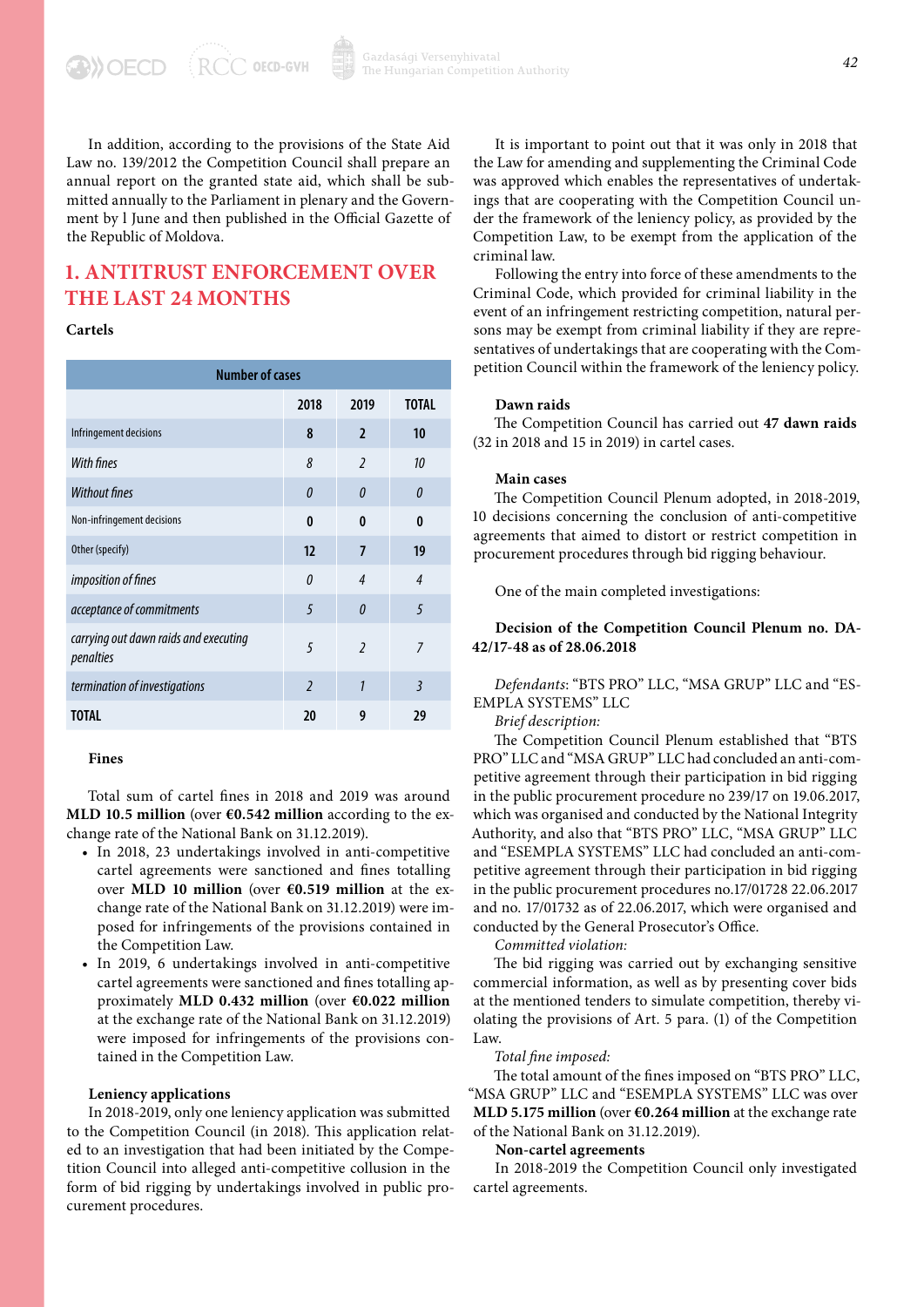#### $RCC$  OECD-GVH **DOECD**

#### **Abuses of dominance**

| <b>Number of cases</b>        |                          |                          |                         |
|-------------------------------|--------------------------|--------------------------|-------------------------|
|                               | 2018                     | 2019                     | <b>TOTAL</b>            |
| Infringement decisions        | 3                        | $\overline{2}$           | 5                       |
| With fines                    | 3                        | $\overline{\phantom{a}}$ | 5                       |
| <b>Without fines</b>          | $\theta$                 | $\theta$                 | $\Omega$                |
| <b>Commitment decision</b>    | 1                        | $\mathbf{0}$             | 1                       |
| Non-infringement decisions    | $\overline{\phantom{a}}$ | 3                        | 5                       |
| Other (specify)               | $\overline{2}$           | $\overline{\phantom{a}}$ | 4                       |
| imposition of fines           | $\theta$                 | 1                        | 1                       |
| termination of investigations | $\overline{\phantom{a}}$ | 1                        | $\overline{\mathbf{3}}$ |
| <b>TOTAL</b>                  | 8                        | 7                        | 15                      |

#### **Fines**

Total sum of abuse of dominance fines in 2018 and 2019 was around **MLD 7.8 million** (over **€0.407 million** at the exchange rate of the National Bank on 31.12.2019).

- In 2018, 3 undertakings were sanctioned for an abuse of a dominant position, and fines totalling over **MLD 0.573 million** (over **€0.029 million** at the exchange rate of the National Bank on 31.12.2019) were imposed on the undertakings for infringements of the provisions contained in the Competition Law.
- In 2019, 2 undertakings were sanctioned for abuse of a dominant position and fines totalling over **MLD 7.261 million** (over **€0.377 million** at the exchange rate of the National Bank on 31.12.2019) were imposed on the concerned undertakings for the infringements.

#### **Dawn raids**

The Competition Council has only carried out **one dawn raid** in an abuse of dominance case, which took place in 2019.

#### **Main cases**

The Competition Council Plenum adopted, in 2018-2019, 5 decisions establishing an abuse of a dominant position. One of the main cases was **"Apă-Canal Chișinău" JSC** (concerning the provision of public services for the sewage treatment of wastewater in Chișinău and Ialoveni).

**Decision of the Competition Council Plenum no. APD-35/17-64 as of 13.09.2019**

*Defendants*: "Apă-Canal Chișinău" JSC

#### *Brief description:*

Following an investigation, which lasted 1 year and 10 months, the Competition Council qualified the action of the municipal enterprise as an abuse of a dominant position and found that **"Apă-Canal Chișinău" JSC** had acted illegally. This is because "Apa-Canal Chisinau" JSC had applied differentiated and arbitrary coefficients to establish differentiated tariffs or additional payments. At the same time, "Apa-Canal Chisinau" JSC did not charge a large majority of the economic agents from the Chișinău municipality - 95.47% of about 23 000 *-*differentiated tariffs or additional payments for overloaded wastewater spillage.

#### *Committed violation:*

The Competition Council Plenum established that "Apă-Canal Chișinău" JSC had violated the provisions of Art. 11 para.(1) and (2) letter c) of the Competition Law 183/2012 by applying arbitrarily differentiated coefficients when fixing differentiated rates/additional payments for exceeding the maximum allowable concentration in waste water, as well by not levying additional payments on a number of the undertakings active in Chișinău and Ialoveni.

*Total fines imposed:*

A fine of **MLD 7.19 million** (over €0.373 million at the exchange rate of the National Bank on 31.12.2019) was imposed on "Apă-Canal Chișinău" JSC for the infringement. Additionally, the Competition Council obliged "Apa - Canal Chisinau" JSC to ensure non-discriminatory and equitable access to the public service of treatment of wastewater.

## **2. JUDICIAL REVIEW OVER THE LAST 24 MONTHS**

#### **Outcome of the judicial review by the Supreme Administrative Court**

|                                                             | 2018 | 2019                     | TOTAL                    |
|-------------------------------------------------------------|------|--------------------------|--------------------------|
| Entirely favourable judgments (decision entirely<br>upheld) | 10   | 5                        | 15                       |
| Favourable judgments but for the fines                      |      |                          |                          |
| Partially favourable judgments                              |      | $\overline{\phantom{0}}$ | $\overline{\phantom{0}}$ |
| Negative judgments (decision overturned)                    | 6    |                          | 7                        |
| <b>TOTAL</b>                                                | 16   | 8                        | 24                       |

#### **Outcome of the judicial review by the first instance Courts**

|                                                             | 2018                     | 2019           | TOTAL                    |
|-------------------------------------------------------------|--------------------------|----------------|--------------------------|
| Entirely favourable judgments (decision entirely<br>upheld) | 22                       | 6              | 28                       |
| Favourable judgments but for the fines                      | $\overline{\phantom{0}}$ |                |                          |
| Partially favourable judgments                              |                          | $\overline{2}$ | $\overline{\phantom{0}}$ |
| Negative judgments (decision overturned)                    | 5                        | 3              | 8                        |
| <b>TOTAL</b>                                                | 77                       | 11             | 38                       |

#### **Main judgements**

As a result of the examination by the courts of the cases of the Competition Council, the percentage of decisions favourable to the Competition Council pronounced by the courts was 81% out of the 21 cases completed in 2019 and 78% out of the 27 cases completed in 2018.

A good example of how the courts deal with competition issues can be seen in the "Litarcom" case, which concerned participation in bid rigging in public procurement procedures for the purchase of road repair works.

In this case the Competition Council Plenum established that three undertakings had violated the provisions of Art. 5 of the Competition Law by concluding an anti-competitive agreement that qualified as a hardcore cartel.

The Competition Council found that, on the initiation of "Litarcom" LLC, the concerned companies had participated in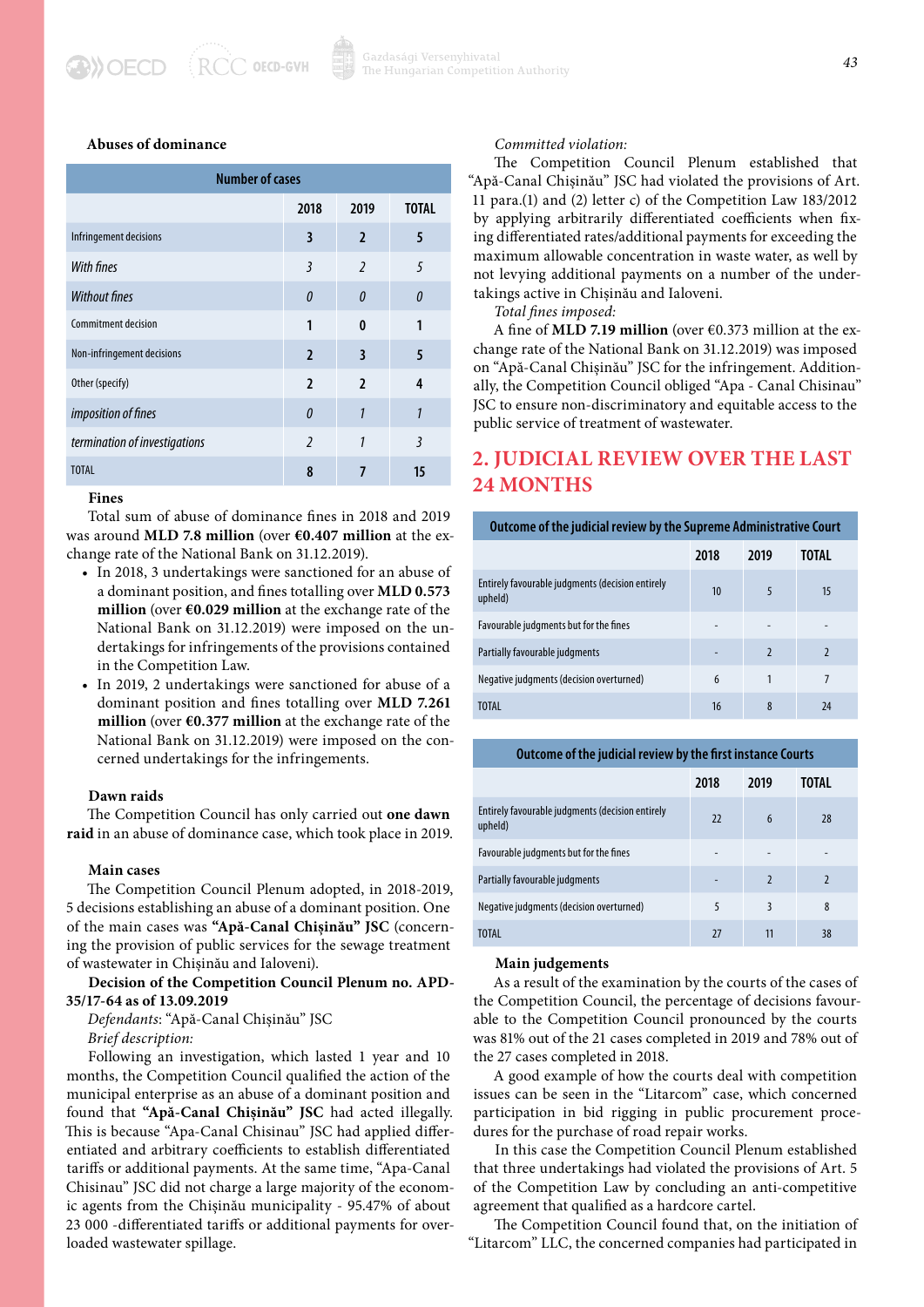a hardcore cartel through their participation in bid rigging in the public procurement procedure organised by SE "State Road Administration". Their coordinated actions led to false competition during the procurement procedure and resulted in the artificial increase of prices by around 27%.

Fines totalling **MLD 2.02 million** (**over €0.103 million** at the exchange rate of the National Bank on 31.12.2019) were imposed on the undertakings for this infringement."Litarcom" LLC disagreed with the decision of the Competition Council Plenum and filed an action to have it overturned.

The first instance Court overturned the contested decision. The Court of Appeal in Chisinau quashed the decision of the first instance and upheld the decision, both in terms of the existence of the anti-competitive act and the individualisation of the sanction applied.

"Litarcom" LLC appealed against the decision of the Court of Appeal in Chisinau. The Supreme Court of Justice rejected the undertaking's appeal, thus maintaining the validity and legality of the decision of the Competition Council Plenum, which had established and sanctioned the hardcore anti-competitive agreement.

## **3. MERGER REVIEW OVER THE LAST 24 MONTHS**

| <b>Number of cases</b>           |      |                          |                |
|----------------------------------|------|--------------------------|----------------|
|                                  | 2018 | 2019                     | TOTAL          |
| <b>Blocked merger filings</b>    |      |                          |                |
| Mergers resolved with remedies   | 1    | $\bf{0}$                 |                |
| Mergers abandoned by the parties |      | $\overline{\phantom{0}}$ | $\overline{2}$ |
| Unconditionally cleared mergers  | 9    | 16                       | 25             |
| Other (specify)                  | 5    | 3                        | 8              |
| <b>TOTAL CHALLENGED MERGERS</b>  |      |                          |                |

#### **Main cases**

#### **Notifications of economic concentrations carried out by**  "**ABI**"

The notified merger transaction concerned the intention of "ABI" to restore certain special voting rights for minority shareholders held by "SAB Miller" PLC (hereinafter "SAB") in "Anadolu Efes Biracılık ve malt Sanayii" AŞ (hereinafter "AE"), lost as a result of the "ABI"/"SAB" transaction. After the completion of the notified transaction, "AG Anadolu Grubbu holding" and "ABI" were to jointly control "AE".

The transaction notified by "ABI" was extremely complex and it was the first time that the Competition Council had applied, in relation to an economic concentration, the Regulation on commitments proposed by undertakings and approved by the Competition Council Plenum Decision no. 2 of 22.01.2015. The relevant market concerned by the transaction was determined as the wholesale beer market throughout the territory of the Republic of Moldova.

The Competition Council Plenum cleared the merger subject to commitments offered by "ABI".

## **4. ADVOCACY OVER THE LAST 24 MONTHS**

#### **Main initiatives**

In 2018 and 2019, the Competition Council disseminated information on competition law and state aid to the central and local public administration authorities and the business environment via 207 events (seminars, conferences, round tables, meetings, etc.), which were attended by over 2,500 persons.

2018 was also a year in which the cooperative relationship between the Competition Council and the National Anticorruption Centre was strengthened via the signing of a collaboration agreement, under the framework of which the institutions aim to prevent and fight corruption and thereby strengthen public integrity in the field of competition. In order to mark the beginning of this initiative a conference entitled "Platform for anti-corruption cooperation with the private sector" was organised and attended by over 100 participants.

Furthermore, in 2019 several important events were organised: a round table dedicated to the implementation of competition law and public procurement with the National Agency for the Resolution of Complaints, a competition training seminar for judges and employees of the Competition Council of the Republic of Moldova and the TAIEX Workshop of the European Commission on "Monitoring and evaluation of State aid".

The Competition Council also conducted an information campaign consisting of 16 seminars with representatives of local public administration authorities in order to inform them about the provisions of the State Aid Law. Additionally, it broadcast a public service announcement on 22 local and national TV channels about the deadline for reporting the granted state aid.

In order to assess the regulatory impact on the competitive environment, the Competition Council prepared 226 opinions during 2018-2019. 134 of these opinions contained proposals and recommendations about how the regulatory framework could be complied with in the field of competition, state aid and advertising, with a view to ensuring competition. The main areas covered were: public procurement, insurance, public-private partnership, electricity and natural gas market, advertising of alcoholic beverages, financial and banking services, tourist services, security services, public water supply and sewerage services, etc.

#### **Results**

The recommendations of the Competition Council have led to substantial improvements in the enforcement of the Competition legislation with the aim of preventing undertakings and local public authorities from engaging in anti-competitive practices.

As a result the proposals submitted on the *Methodology of formation and application of prices for petroleum products,* the protection of competition has been ensured through the adoption of legislation concerning the formation and application of prices to petroleum products. Furthermore, the unfounded restrictions placed on the right to market insur